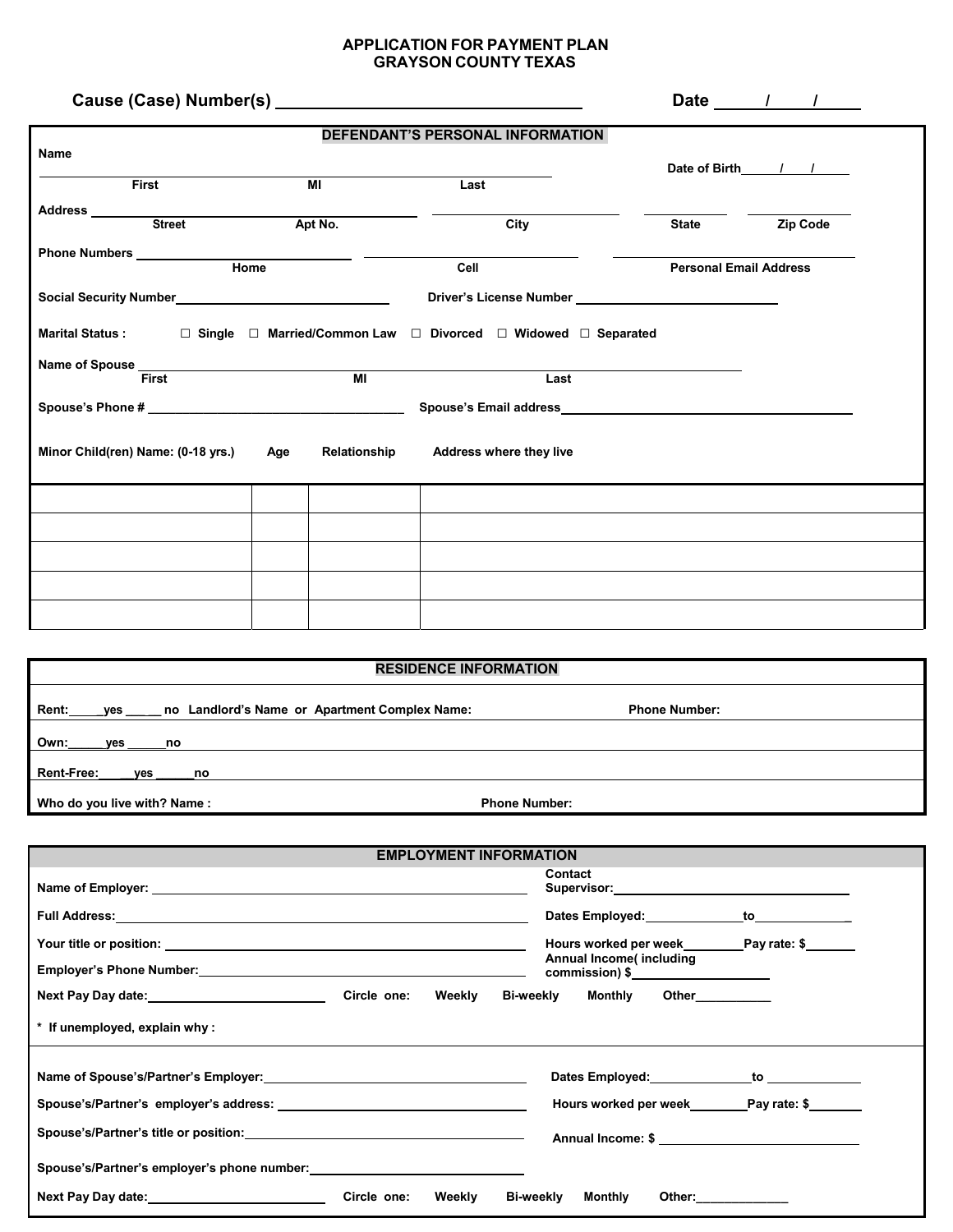| <b>MONTHLY INCOME - ALL SOURCES</b> |  |                                     |  |  |
|-------------------------------------|--|-------------------------------------|--|--|
| My take home pay                    |  | <b>Retirement/Pension/IRA</b>       |  |  |
| Spouse's take home pay              |  | <b>Business Income</b>              |  |  |
| <b>Child Support (Received)</b>     |  | <b>Rental Property Income</b>       |  |  |
| <b>Social Security Benefits</b>     |  | <b>TANF</b>                         |  |  |
| <b>Disability Benefits</b>          |  | <b>Contract / Cash Labor Income</b> |  |  |
| <b>Worker's Compensation</b>        |  | Cash gifts                          |  |  |
| <b>Unemployment Compensation</b>    |  | Other                               |  |  |

**Do you receive any of the following: Food Stamps \$ \_\_\_\_\_\_\_\_ Medicaid\_\_\_\_yes \_\_\_\_no WIC\_\_\_yes \_\_\_no CHIPS \_\_\_yes \_\_\_no** 

| <b>EXPENSES</b>                                         | <b>MONTHLY PAYMENT</b> | <b>EXPENSES</b>                      | <b>MONTHLY PAYMENT</b> |
|---------------------------------------------------------|------------------------|--------------------------------------|------------------------|
| <b>Rent Or Mortgage</b>                                 | \$                     | <b>Uniforms</b>                      | \$                     |
| <b>Car Payment</b>                                      | \$                     | <b>Cable TV or Internet Services</b> | \$                     |
| <b>Car-Insurance</b>                                    | \$                     | <b>Cell/Home Phone</b>               | \$                     |
| <b>Child Care</b>                                       | \$                     | <b>Medical</b>                       | \$                     |
| Child Support (Paid) if not deducted from paycheck \$   |                        | <b>Insurance - Other</b>             | \$                     |
| Water                                                   | \$                     | Loan(s)                              | \$                     |
| Gas (Home)                                              | \$                     | Credit Card(s)                       | \$                     |
| Gas (Automobile)                                        | \$                     | <b>Probation Fees</b>                | \$                     |
| Electricity                                             | \$                     | Deep lung Device                     | \$                     |
| <b>Food (Groceries)</b>                                 | \$                     | <b>Electronic Monitor</b>            | \$                     |
| <b>Restaurants/Fast Food</b>                            | \$                     | <b>Pets</b>                          | \$                     |
| <b>Clothes</b>                                          | \$                     | <b>Lottery/Lotto Tickets</b>         | \$                     |
| Entertainment                                           | \$                     | Money sent out of Country            | \$                     |
| <b>Children's Activities</b>                            | \$                     | <b>Alcoholic Beverages</b>           | \$                     |
| <b>Recreational Activities</b>                          | \$                     | Cigarettes/ \Tobacco                 | \$                     |
| Use of Marijuana and / or other Illegal<br><b>Drugs</b> | \$                     | <b>Attorney</b>                      | \$                     |
| <b>Probation Fees - Other Counties</b>                  | \$                     | <b>Bond</b>                          | \$                     |
| <b>Court Costs/Fines - Other Counties</b>               | \$                     | Other                                | \$                     |

| <b>PERSONAL ASSETS</b> |      |             |              |                                  |                                       |                             |
|------------------------|------|-------------|--------------|----------------------------------|---------------------------------------|-----------------------------|
| <b>Automobiles</b>     | Year | <b>Make</b> | <b>Model</b> | <b>Monthly</b><br><b>Payment</b> | <b>Value/Payoff</b><br><b>Balance</b> | <b>License Plate Number</b> |
|                        |      |             |              |                                  |                                       |                             |
|                        |      |             |              |                                  |                                       |                             |

| <b>OTHER INFORMATION</b> |  |
|--------------------------|--|
|                          |  |
|                          |  |
|                          |  |
|                          |  |